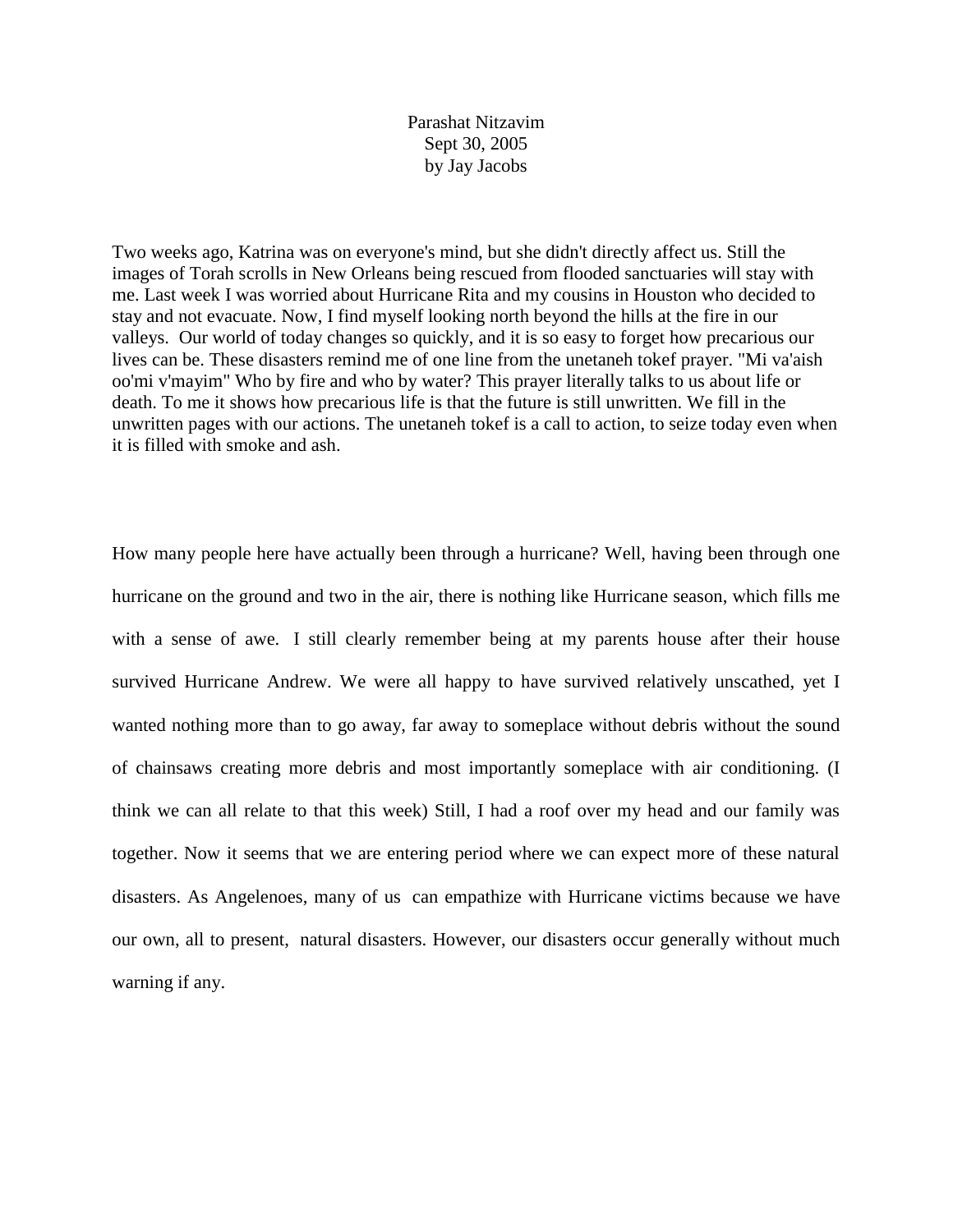Now, you're probably wondering what a swirling mass of tropical moisture (also known as a hurricane) and brush fires have to do with this week's pareshah. We've seen that natural disasters bring out the best and the worst in people. I was listening to a news piece about New Orleans, talking about the residents who decided to ride out the storm. A scientist from the Oak Ridge National Labs called them prisoners of the past, trapped in their own life experiences and unwilling to move. That really struck me. So much of our lives are based on our past experiences. For me, every time I see a hurricane barreling toward a coastline, a little part of me is back in my parents' house riding out the storm. You see it is not always easy to realize or visualize or actualize change. This is part of the process of t'shuvah, adapting ourselves to survive in the world around us.

The name for this week's portion is nitzavim, which means, "you are are standing," in Hebrew. (As it turns out this was my bar mitzvah portion.) As Moses speaks to the Israelites, Moshe rabeinu talks about our relationship with G-d today. Rashi comments that this also applies to us, you and me. In Deuteronomy 30:19 "I call-as-witness against you today the heavens and the earth: life and death I place before, blessing and curse; now choose life, in order that you may stay-alive, your and your children." Moses is reminding us to choose life. Is it any wonder that we read this same portion on Yom Kippur? Each year during the yamim nora'im, the days of awe, we traditionally stock of our deeds from the past year and perform t'shuvah, a returning to our true selves that we may *live* as our true selves. Many of us started this examination at Selichot services right here at BCC. Some people start by keeping a journal throughout the month of Elul, which precedes Rosh Ha'Shannah. Others spend a great deal of time